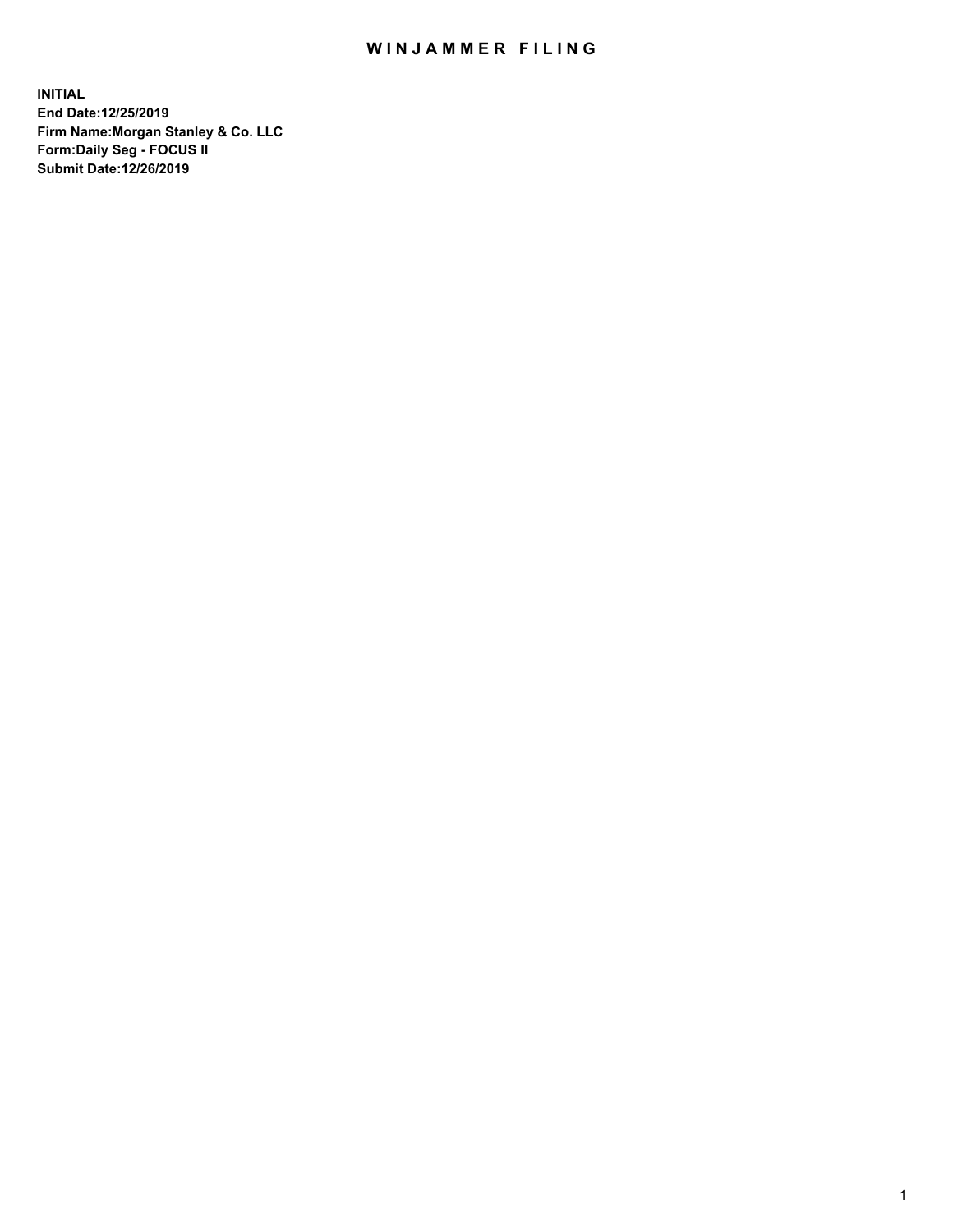**INITIAL End Date:12/25/2019 Firm Name:Morgan Stanley & Co. LLC Form:Daily Seg - FOCUS II Submit Date:12/26/2019 Daily Segregation - Cover Page**

| Name of Company                                                                                                                                                                                                                                                                                                                | Morgan Stanley & Co. LLC                                    |
|--------------------------------------------------------------------------------------------------------------------------------------------------------------------------------------------------------------------------------------------------------------------------------------------------------------------------------|-------------------------------------------------------------|
| <b>Contact Name</b>                                                                                                                                                                                                                                                                                                            | <b>Ikram Shah</b>                                           |
| <b>Contact Phone Number</b>                                                                                                                                                                                                                                                                                                    | 212-276-0963                                                |
| <b>Contact Email Address</b>                                                                                                                                                                                                                                                                                                   | Ikram.shah@morganstanley.com                                |
| FCM's Customer Segregated Funds Residual Interest Target (choose one):<br>a. Minimum dollar amount: ; or<br>b. Minimum percentage of customer segregated funds required:% ; or<br>c. Dollar amount range between: and; or<br>d. Percentage range of customer segregated funds required between:% and%.                         | 235,000,000<br><u>0</u><br>0 <sub>0</sub><br>0 <sub>0</sub> |
| FCM's Customer Secured Amount Funds Residual Interest Target (choose one):<br>a. Minimum dollar amount: ; or<br>b. Minimum percentage of customer secured funds required:%; or<br>c. Dollar amount range between: and; or<br>d. Percentage range of customer secured funds required between:% and%.                            | 140,000,000<br><u>0</u><br>0 <sub>0</sub><br>0 <sub>0</sub> |
| FCM's Cleared Swaps Customer Collateral Residual Interest Target (choose one):<br>a. Minimum dollar amount: ; or<br>b. Minimum percentage of cleared swaps customer collateral required:% ; or<br>c. Dollar amount range between: and; or<br>d. Percentage range of cleared swaps customer collateral required between:% and%. | 92,000,000<br><u>0</u><br><u>00</u><br>0 <sub>0</sub>       |

Attach supporting documents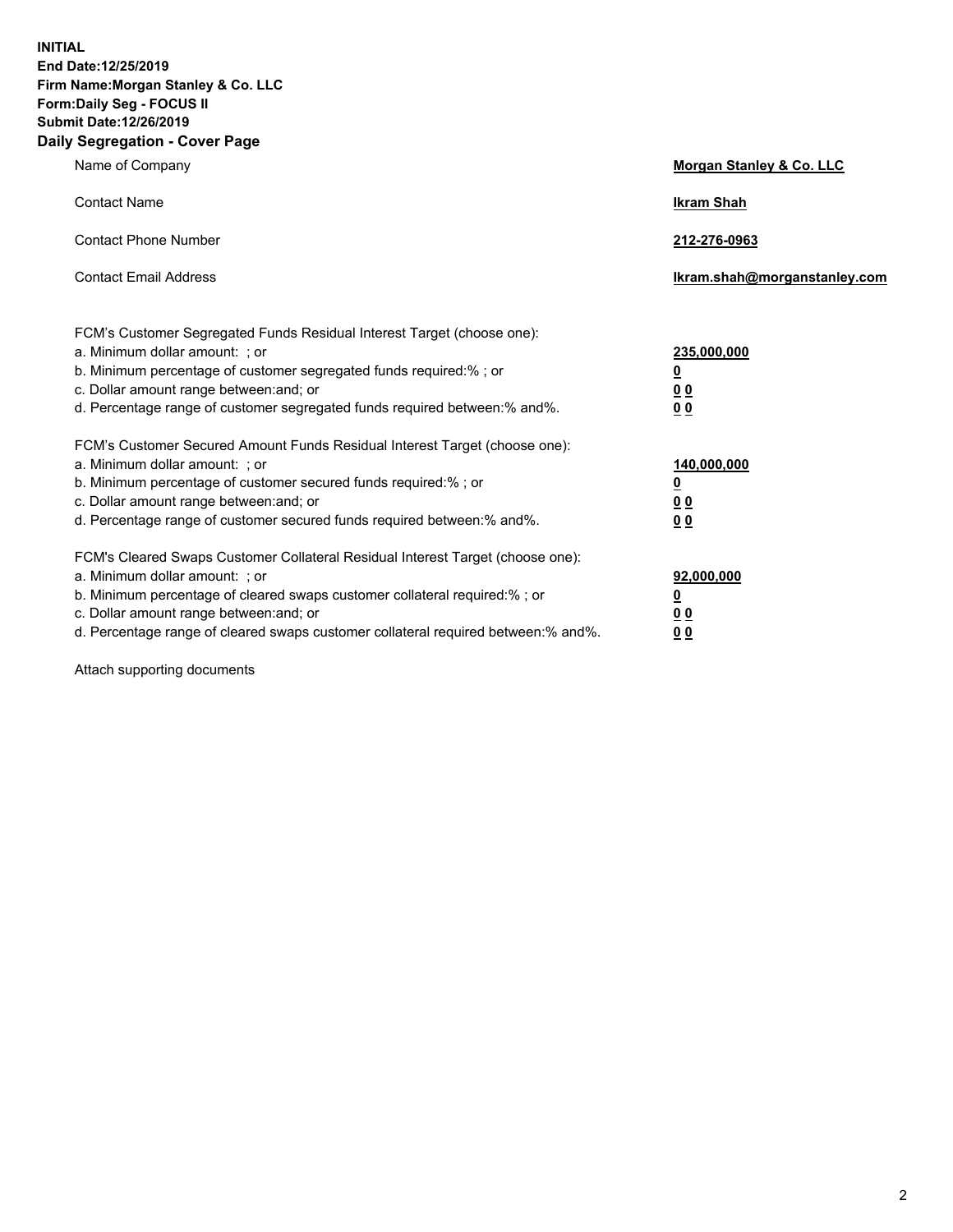## **INITIAL End Date:12/25/2019 Firm Name:Morgan Stanley & Co. LLC Form:Daily Seg - FOCUS II Submit Date:12/26/2019**

## **Daily Segregation - Secured Amounts**

|     | Foreign Futures and Foreign Options Secured Amounts                                                                  |                                   |
|-----|----------------------------------------------------------------------------------------------------------------------|-----------------------------------|
|     | Amount required to be set aside pursuant to law, rule or regulation of a foreign                                     | $0$ [7305]                        |
|     | government or a rule of a self-regulatory organization authorized thereunder                                         |                                   |
| 1.  | Net ledger balance - Foreign Futures and Foreign Option Trading - All Customers                                      |                                   |
|     | A. Cash                                                                                                              | 3,173,620,089 [7315]              |
| 2.  | B. Securities (at market)                                                                                            | 2,269,416,048 [7317]              |
| 3.  | Net unrealized profit (loss) in open futures contracts traded on a foreign board of trade<br>Exchange traded options | 27,728,836 [7325]                 |
|     | a. Market value of open option contracts purchased on a foreign board of trade                                       | 4,884,387 [7335]                  |
|     | b. Market value of open contracts granted (sold) on a foreign board of trade                                         | -8,445,154 [7337]                 |
| 4.  | Net equity (deficit) (add lines 1.2. and 3.)                                                                         | 5,467,204,206 [7345]              |
| 5.  | Account liquidating to a deficit and account with a debit balances - gross amount                                    | 62,777,558 [7351]                 |
|     | Less: amount offset by customer owned securities                                                                     | -62,400,504 [7352] 377,054 [7354] |
| 6.  | Amount required to be set aside as the secured amount - Net Liquidating Equity                                       | 5,467,581,260 [7355]              |
|     | Method (add lines 4 and 5)                                                                                           |                                   |
| 7.  | Greater of amount required to be set aside pursuant to foreign jurisdiction (above) or line                          | 5,467,581,260 [7360]              |
|     | 6.                                                                                                                   |                                   |
|     | FUNDS DEPOSITED IN SEPARATE REGULATION 30.7 ACCOUNTS                                                                 |                                   |
| 1.  | Cash in banks                                                                                                        |                                   |
|     | A. Banks located in the United States                                                                                | 582,519,806 [7500]                |
|     | B. Other banks qualified under Regulation 30.7                                                                       | 426,837,581 [7520] 1,009,357,387  |
|     |                                                                                                                      | [7530]                            |
| 2.  | Securities                                                                                                           |                                   |
|     | A. In safekeeping with banks located in the United States                                                            | 247,498,725 [7540]                |
|     | B. In safekeeping with other banks qualified under Regulation 30.7                                                   | 0 [7560] 247,498,725 [7570]       |
| 3.  | Equities with registered futures commission merchants                                                                |                                   |
|     | A. Cash                                                                                                              | 7,229,507 [7580]                  |
|     | <b>B.</b> Securities                                                                                                 | 3,883,839 [7590]                  |
|     | C. Unrealized gain (loss) on open futures contracts                                                                  | $0$ [7600]                        |
|     | D. Value of long option contracts                                                                                    | $0$ [7610]                        |
|     | E. Value of short option contracts                                                                                   | 0 [7615] 11,113,346 [7620]        |
| 4.  | Amounts held by clearing organizations of foreign boards of trade                                                    |                                   |
|     | A. Cash                                                                                                              | $0$ [7640]                        |
|     | <b>B.</b> Securities                                                                                                 | $0$ [7650]                        |
|     | C. Amount due to (from) clearing organization - daily variation                                                      | $0$ [7660]                        |
|     | D. Value of long option contracts                                                                                    | $0$ [7670]                        |
| 5.  | E. Value of short option contracts                                                                                   | 0 [7675] 0 [7680]                 |
|     | Amounts held by members of foreign boards of trade<br>A. Cash                                                        | 2,348,749,726 [7700]              |
|     | <b>B.</b> Securities                                                                                                 | 2,021,917,323 [7710]              |
|     | C. Unrealized gain (loss) on open futures contracts                                                                  | 23,844,997 [7720]                 |
|     | D. Value of long option contracts                                                                                    | 4,884,387 [7730]                  |
|     | E. Value of short option contracts                                                                                   | -8,445,154 [7735] 4,390,951,279   |
|     |                                                                                                                      | [7740]                            |
| 6.  | Amounts with other depositories designated by a foreign board of trade                                               | $0$ [7760]                        |
| 7.  | Segregated funds on hand                                                                                             | $0$ [7765]                        |
| 8.  | Total funds in separate section 30.7 accounts                                                                        | 5,658,920,737 [7770]              |
| 9.  | Excess (deficiency) Set Aside for Secured Amount (subtract line 7 Secured Statement                                  | 191,339,477 [7380]                |
|     | Page 1 from Line 8)                                                                                                  |                                   |
| 10. | Management Target Amount for Excess funds in separate section 30.7 accounts                                          | 140,000,000 [7780]                |

11. Excess (deficiency) funds in separate 30.7 accounts over (under) Management Target **51,339,477** [7785]

3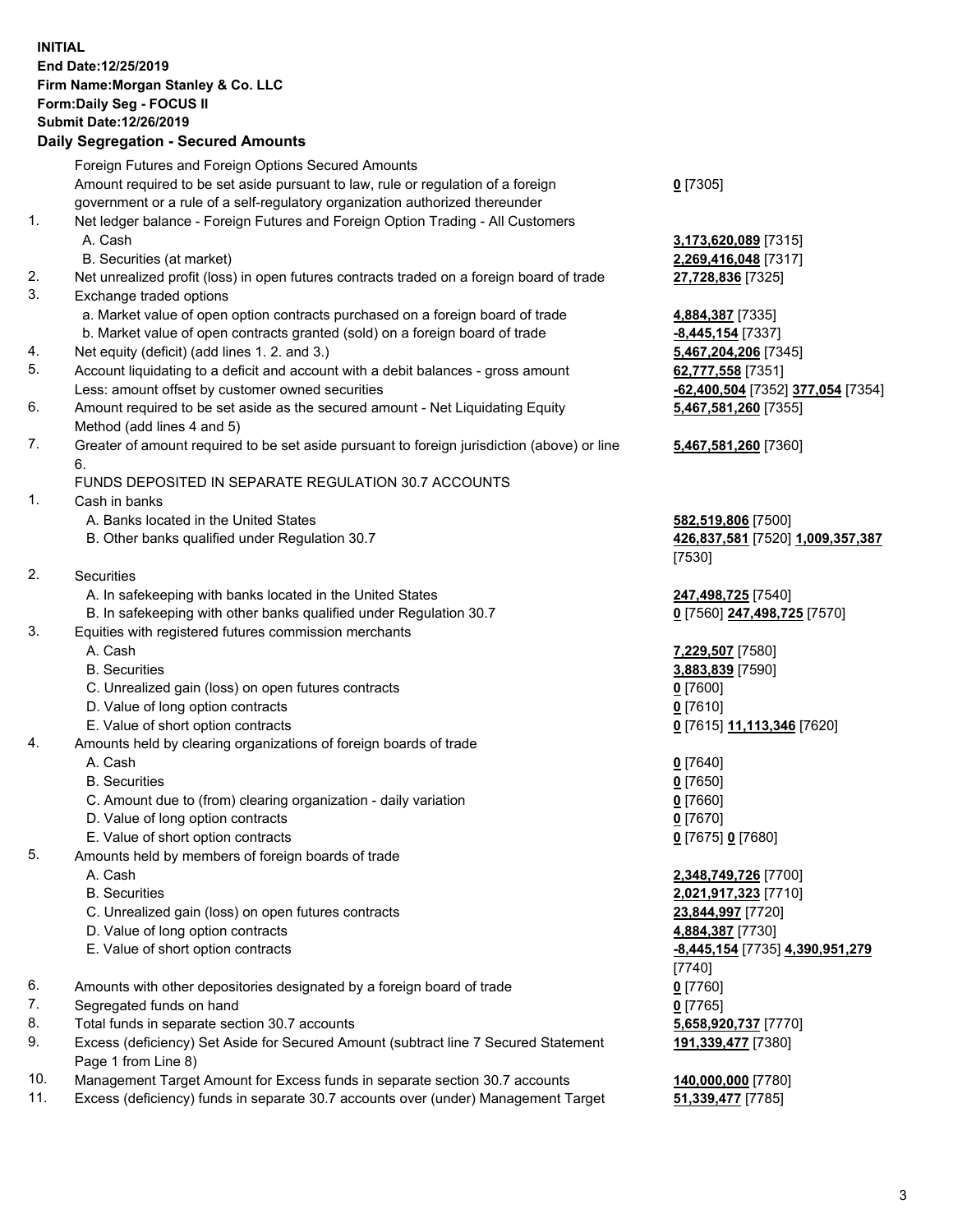|     | <b>INITIAL</b><br>End Date:12/25/2019<br>Firm Name: Morgan Stanley & Co. LLC<br>Form: Daily Seg - FOCUS II<br>Submit Date: 12/26/2019<br>Daily Segregation - Segregation Statement |                                    |
|-----|------------------------------------------------------------------------------------------------------------------------------------------------------------------------------------|------------------------------------|
|     | SEGREGATION REQUIREMENTS(Section 4d(2) of the CEAct)                                                                                                                               |                                    |
| 1.  | Net ledger balance                                                                                                                                                                 |                                    |
|     | A. Cash                                                                                                                                                                            | 10,768,625,626 [7010]              |
|     | B. Securities (at market)                                                                                                                                                          | 6,381,497,393 [7020]               |
| 2.  | Net unrealized profit (loss) in open futures contracts traded on a contract market                                                                                                 | 278,738,085 [7030]                 |
| 3.  | Exchange traded options                                                                                                                                                            |                                    |
|     | A. Add market value of open option contracts purchased on a contract market                                                                                                        | 301,702,387 [7032]                 |
|     | B. Deduct market value of open option contracts granted (sold) on a contract market                                                                                                | -265,678,853 [7033]                |
| 4.  | Net equity (deficit) (add lines 1, 2 and 3)                                                                                                                                        | 17,464,884,638 [7040]              |
| 5.  | Accounts liquidating to a deficit and accounts with                                                                                                                                |                                    |
|     | debit balances - gross amount                                                                                                                                                      | 247,322,232 [7045]                 |
|     | Less: amount offset by customer securities                                                                                                                                         | -246,436,824 [7047] 885,408 [7050] |
| 6.  | Amount required to be segregated (add lines 4 and 5)                                                                                                                               | 17,465,770,046 [7060]              |
|     | FUNDS IN SEGREGATED ACCOUNTS                                                                                                                                                       |                                    |
| 7.  | Deposited in segregated funds bank accounts                                                                                                                                        |                                    |
|     | A. Cash                                                                                                                                                                            | 4,354,069,831 [7070]               |
|     | B. Securities representing investments of customers' funds (at market)                                                                                                             | $0$ [7080]                         |
|     | C. Securities held for particular customers or option customers in lieu of cash (at                                                                                                | 780,644,062 [7090]                 |
|     | market)                                                                                                                                                                            |                                    |
| 8.  | Margins on deposit with derivatives clearing organizations of contract markets                                                                                                     |                                    |
|     | A. Cash                                                                                                                                                                            | 6,828,801,688 [7100]               |
|     | B. Securities representing investments of customers' funds (at market)                                                                                                             | $0$ [7110]                         |
|     | C. Securities held for particular customers or option customers in lieu of cash (at<br>market)                                                                                     | 5,600,853,331 [7120]               |
| 9.  | Net settlement from (to) derivatives clearing organizations of contract markets                                                                                                    | 142,808,896 [7130]                 |
| 10. | Exchange traded options                                                                                                                                                            |                                    |
|     | A. Value of open long option contracts                                                                                                                                             | 301,702,387 [7132]                 |
|     | B. Value of open short option contracts                                                                                                                                            | -265,678,853 [7133]                |
| 11. | Net equities with other FCMs                                                                                                                                                       |                                    |
|     | A. Net liquidating equity                                                                                                                                                          | 7,462,585 [7140]                   |
|     | B. Securities representing investments of customers' funds (at market)                                                                                                             | 0 [7160]                           |
|     | C. Securities held for particular customers or option customers in lieu of cash (at<br>market)                                                                                     | $0$ [7170]                         |
| 12. | Segregated funds on hand                                                                                                                                                           | $0$ [7150]                         |
| 13. | Total amount in segregation (add lines 7 through 12)                                                                                                                               | 17,750,663,927 [7180]              |
| 14. | Excess (deficiency) funds in segregation (subtract line 6 from line 13)                                                                                                            | 284,893,881 [7190]                 |
| 15. | Management Target Amount for Excess funds in segregation                                                                                                                           | 235,000,000 [7194]                 |
| 16. | Excess (deficiency) funds in segregation over (under) Management Target Amount                                                                                                     | 49,893,881 [7198]                  |

Excess